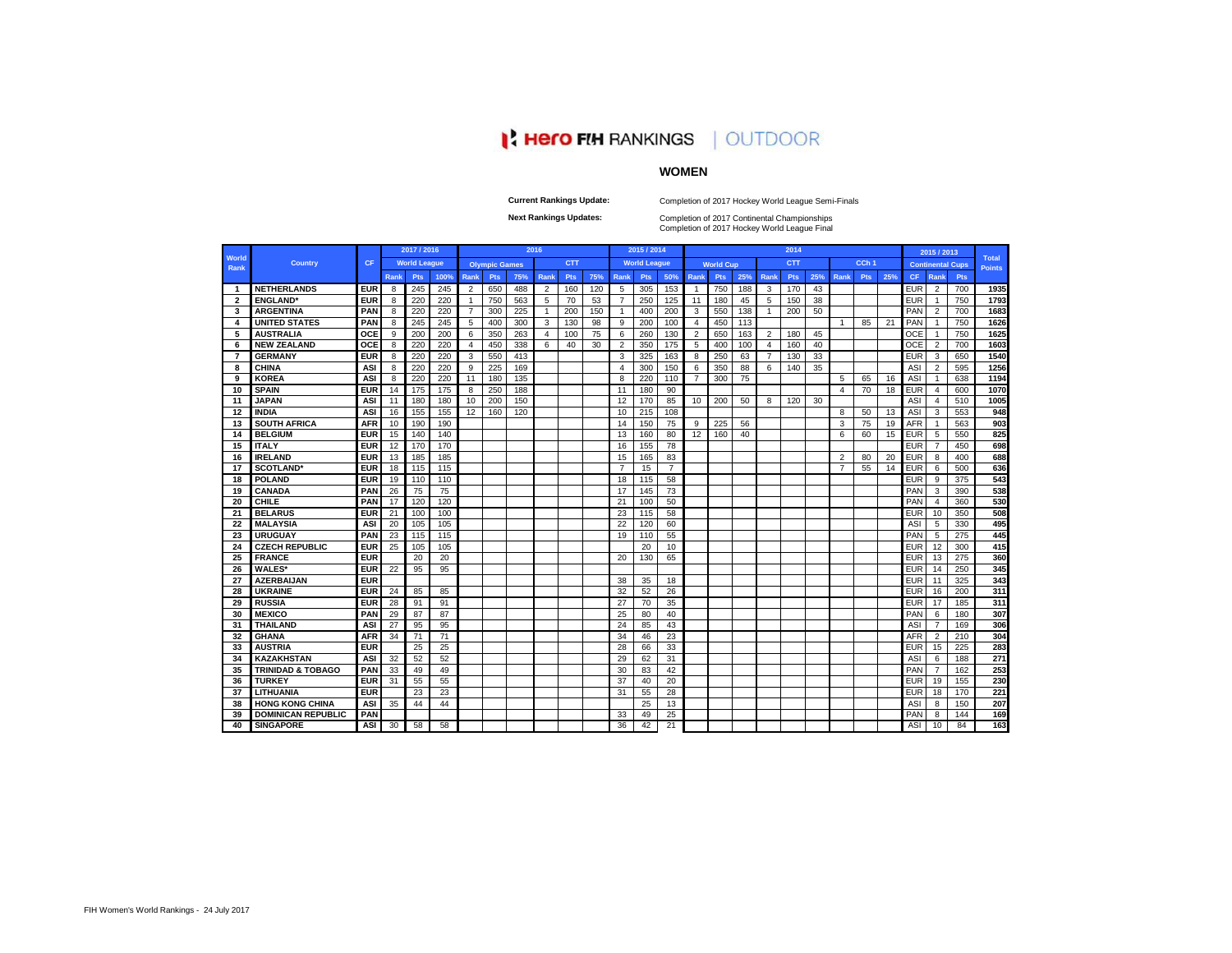| 41  | <b>BRAZIL</b>           | PAN        | 28 | 28 |  |  |  |    |    |    |  |  |  |  | PAN        | 9                     | 135 | 163             |
|-----|-------------------------|------------|----|----|--|--|--|----|----|----|--|--|--|--|------------|-----------------------|-----|-----------------|
| 42  | <b>KENYA</b>            | <b>AFR</b> | 25 | 25 |  |  |  | 35 | 53 | 27 |  |  |  |  | <b>AFR</b> | 3                     | 117 | 161             |
| 43  | <b>SWITZERLAND</b>      | <b>EUR</b> | 20 | 20 |  |  |  |    |    |    |  |  |  |  | <b>EUR</b> | 20                    | 140 | 160             |
| 44  | <b>CROATIA</b>          | <b>EUR</b> |    |    |  |  |  |    |    |    |  |  |  |  | <b>EUR</b> | 21                    | 125 | 125             |
| 45  | <b>SRI LANKA</b>        | ASI        | 30 | 30 |  |  |  |    | 30 | 15 |  |  |  |  | ASI        | 11                    | 78  | 123             |
| 46  | <b>FIJI</b>             | OCE        | 20 | 20 |  |  |  |    | 20 | 10 |  |  |  |  | OCE        | 3                     | 81  | 111             |
| 47  | <b>SLOVAKIA</b>         | <b>EUR</b> |    |    |  |  |  |    |    |    |  |  |  |  | <b>EUR</b> | 22                    | 110 | 110             |
| 48  | <b>NAMIBIA</b>          | <b>AFR</b> |    |    |  |  |  |    |    |    |  |  |  |  | <b>AFR</b> | $\boldsymbol{\Delta}$ | 108 | 108             |
| 49  | <b>PARAGUAY</b>         | PAN        | 27 | 27 |  |  |  |    |    |    |  |  |  |  | PAN        | 12                    | 75  | 102             |
| 50  | <b>PAPUA NEW GUINEA</b> | OCE        | 30 | 30 |  |  |  |    | 30 | 15 |  |  |  |  | OCE        | $\boldsymbol{\Delta}$ | 54  | 99              |
| 51  | <b>GREECE</b>           | <b>EUR</b> |    |    |  |  |  |    |    |    |  |  |  |  | <b>EUR</b> | 23                    | 95  | 95              |
| 52  | <b>SAMOA</b>            | <b>OCE</b> |    |    |  |  |  |    | 20 | 10 |  |  |  |  | OCE        | 3                     | 81  | 91              |
| 53  | <b>CHINESE TAIPEI</b>   | ASI        |    |    |  |  |  |    |    |    |  |  |  |  | ASI        | 9                     | 90  | 90              |
| 54  | <b>CUBA</b>             | PAN        |    |    |  |  |  |    |    |    |  |  |  |  | PAN        | 10                    | 88  | 88              |
| 55  | <b>TANZANIA</b>         | <b>AFR</b> |    |    |  |  |  |    | 20 | 10 |  |  |  |  | <b>AFR</b> | 5                     | 77  | 87              |
| 56  | <b>GUYANA</b>           | PAN        |    |    |  |  |  |    |    |    |  |  |  |  | PAN        | 11                    | 81  | 81              |
| 57  | <b>BARBADOS</b>         | PAN        |    |    |  |  |  |    | 30 | 15 |  |  |  |  | PAN        | 14                    | 63  | 78              |
| 58  | <b>PAKISTAN</b>         | ASI        |    |    |  |  |  |    |    |    |  |  |  |  | ASI        | 12                    | 72  | $\overline{72}$ |
| 59  | <b>ZIMBABWE</b>         | <b>AFR</b> |    |    |  |  |  |    |    |    |  |  |  |  | <b>AFR</b> | 6                     | 70  | 70              |
| 60  | <b>BERMUDA</b>          | PAN        |    |    |  |  |  |    |    |    |  |  |  |  | PAN        | 13                    | 69  | 69              |
| 61  | <b>JAMAICA</b>          | PAN        |    |    |  |  |  |    | 22 | 11 |  |  |  |  | PAN        | 15                    | 56  | 67              |
| 62  | <b>NIGERIA</b>          | <b>AFR</b> | 20 | 20 |  |  |  |    |    |    |  |  |  |  | <b>AFR</b> | ⇁                     | 32  | 52              |
| 63  | PERU                    | PAN        | 20 | 20 |  |  |  |    | 25 | 13 |  |  |  |  | PAN        |                       |     | 33              |
| 64  | <b>GUATEMALA</b>        | PAN        | 20 | 20 |  |  |  |    | 20 | 10 |  |  |  |  | PAN        |                       |     | 30              |
| 65  | VENEZUELA               | PAN        |    |    |  |  |  |    |    |    |  |  |  |  | PAN        | 16                    | 29  | 29              |
| 66  | <b>SOLOMON ISLANDS</b>  | OCE        | 25 | 25 |  |  |  |    |    |    |  |  |  |  | OCE        |                       |     | 25              |
| 67  | <b>BRUNEI</b>           | ASI        | 23 | 23 |  |  |  |    |    |    |  |  |  |  | ASI        |                       |     | 23              |
| 68  | <b>CAMBODIA</b>         | ASI        | 22 | 22 |  |  |  |    |    |    |  |  |  |  | ASI        |                       |     | 22              |
| 69  | <b>TONGA</b>            | OCE        | 20 | 20 |  |  |  |    |    |    |  |  |  |  | OCE        |                       |     | 20              |
| 70  | VANUATU                 | <b>OCE</b> |    |    |  |  |  |    | 25 | 13 |  |  |  |  | <b>OCE</b> |                       |     | 13              |
| -71 | <b>PUERTO RICO</b>      | PAN        |    |    |  |  |  |    | 23 | 12 |  |  |  |  | PAN        |                       |     | 12              |
| 72  | <b>MYANMAR</b>          | <b>ASI</b> |    |    |  |  |  |    | 20 | 10 |  |  |  |  | ASI        |                       |     | 10              |

Notes

\*

Where teams have the same total of WR points, ranking is determined by the highest placement at the most recent FIH or continental event

Points for Great Britain shared by England, Scotland, Wales proportionally based upon the number of matches played by players from each nation in Great Britain team.

From 2014 teams which win a Qualifying World League Tournament receive a bonus of 25 points

Kenya deducted 16 points for their late arrival at World League Round 2, February 2015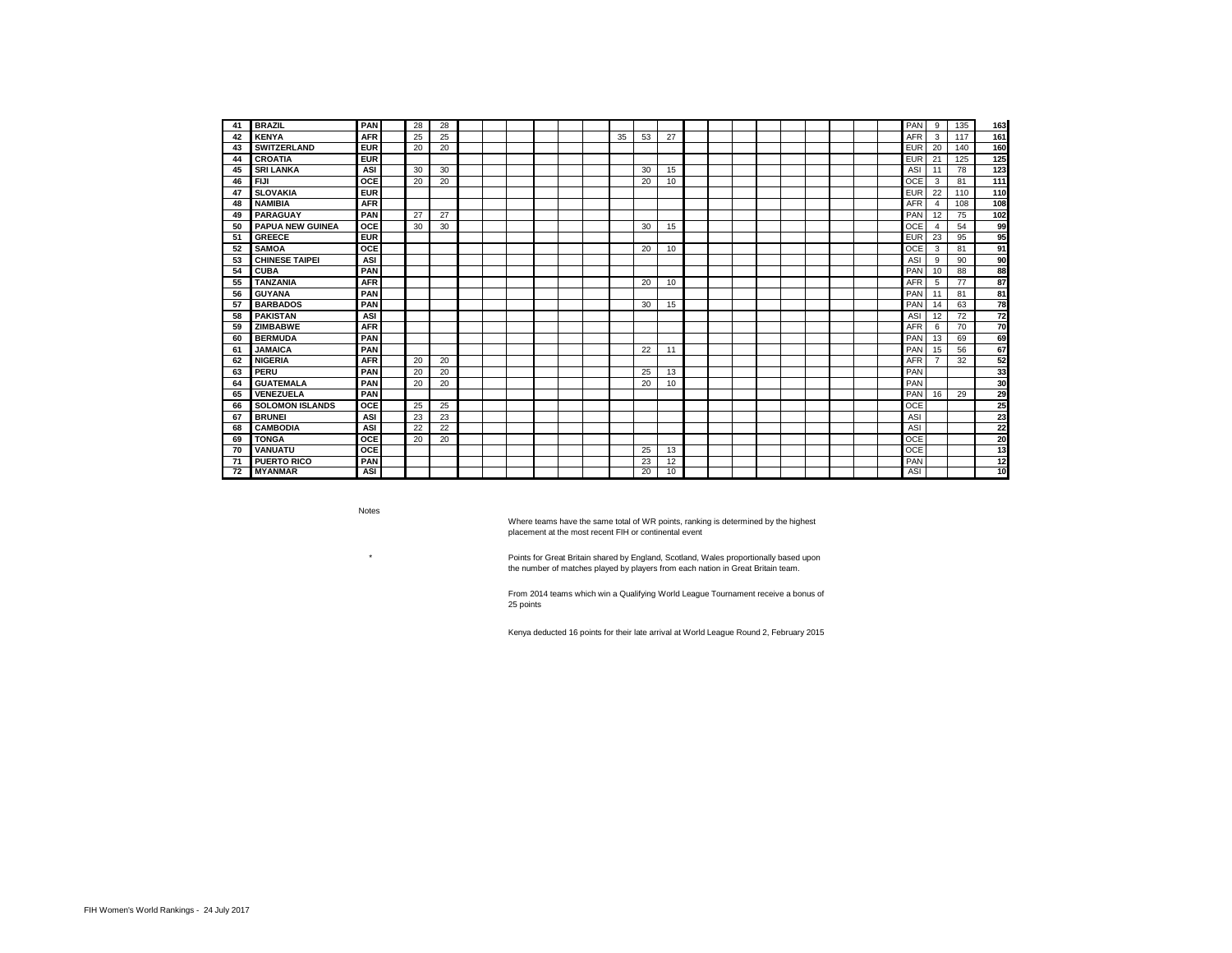

#### **CONTINENTAL RANKINGS -- WOMEN** *DECEMBER 2015*

#### *IMPORTANT NOTE*

#### *NOTE: The ranking points allocated to each country are to establish Continental Ranking ONLY. Separate points are then allocated to each country based upon the weightings fixed for each CF*

## **AFRICAN HOCKEY FEDERATION (WOMEN)**

| <b>CF Ranking</b> | Country    |      | <b>Africa Cup of Nations</b> |      |            | <b>Africa Cup of Nations</b> |     | <b>Total Pts</b> |
|-------------------|------------|------|------------------------------|------|------------|------------------------------|-----|------------------|
|                   |            | Rank | <b>Pts</b>                   | 100% | Rank       | <b>Pts</b>                   | 50% |                  |
|                   | <b>RSA</b> |      | 563                          | 563  |            | 563                          | 281 | 844              |
|                   | <b>GHA</b> |      | 210                          | 210  |            | 210                          | 105 | 315              |
|                   | <b>KEN</b> |      | 117                          | 117  |            | 117                          | ວອ  | 176              |
|                   | <b>NAM</b> |      | 108                          | 108  | <b>DNP</b> |                              |     | 108              |
|                   | TAN        |      | 32<br>ےت                     | 32   |            | 108                          |     |                  |
|                   | ZIM        |      | $\rightarrow$                | --   | <b>DNP</b> |                              |     | --               |
|                   | <b>NGR</b> |      | 70                           |      | <b>DNP</b> |                              |     | $\sim$<br>70     |

## **ASIAN HOCKEY FEDERATION (WOMEN)**

| 2015                         |  | 2013                         |     |                  |                   |                |            | 2014               |      |      | 2013             |     |                  |
|------------------------------|--|------------------------------|-----|------------------|-------------------|----------------|------------|--------------------|------|------|------------------|-----|------------------|
| <b>Africa Cup of Nations</b> |  | <b>Africa Cup of Nations</b> |     | <b>Total Pts</b> | <b>CF Ranking</b> | <b>Country</b> |            | <b>Asian Games</b> |      |      | <b>Asian Cup</b> |     | <b>Total Pts</b> |
| 100%<br>Rank<br><b>Pts</b>   |  | Pts                          | 50% |                  |                   |                | Rank       | <b>Pts</b>         | 100% | Rank | <b>Pts</b>       | 50% |                  |
| 563<br>563                   |  | 563                          | 281 | 844              |                   | <b>KOR</b>     |            | 638                | 638  |      | 595              | 298 | 935              |
| 210<br>210                   |  | 210                          | 105 | 315              |                   | <b>CHN</b>     |            | 595                | 595  |      | 510              | 255 | 850              |
| 117<br>117<br>-5             |  | 117                          | 59  | 176              |                   | IND*           |            | 553                | 553  | 3    | 553              | 276 | 829              |
| 108<br>108<br><b>DNP</b>     |  |                              |     | 108              | 4                 | JPN*           |            | 510                | 510  |      | 638              | 319 | 829              |
| 32<br>108<br>32              |  |                              | 54  | 86               |                   | MAS            |            | 330                | 330  |      | 330              | 165 | 495              |
| <b>DNP</b><br>77<br>77       |  |                              |     | 77               | 6                 | KAZ            | 6          | 188                | 188  | h    | 188              | 94  | 281              |
| 70<br>70<br><b>DNP</b>       |  |                              |     | 70               |                   | HKG            | റ          | 150                | 150  | റ    | 150              | 75  | 225              |
|                              |  |                              |     |                  | ŏ                 | <b>THA</b>     |            | 169                | 169  |      | 90               | 45  | 214              |
|                              |  |                              |     |                  | a                 | <b>TPE</b>     | $\Omega$   | 90                 | 90   |      | 169              | 84  | 174              |
|                              |  |                              |     |                  | 10                | SRI            | <b>DNP</b> |                    |      | 10   | 84               | 42  | 42               |
|                              |  |                              |     |                  |                   | SIN            | <b>DNP</b> |                    |      |      | 78               | 39  | 39               |
|                              |  |                              |     |                  | 12                | <b>PAK</b>     | <b>DNP</b> |                    |      | 12   | 72               | 36  | 36               |

## **OCEANIA HOCKEY FEDERATION (WOMEN)**

|            |      | ∠∪เจ                                 |     |             | ZU 13                                |      |                  |                   |                |            | 2015        |                                  |      | 2013               |     |                  |
|------------|------|--------------------------------------|-----|-------------|--------------------------------------|------|------------------|-------------------|----------------|------------|-------------|----------------------------------|------|--------------------|-----|------------------|
| Country    |      | <b>European Nations Championship</b> |     |             | <b>European Nations Championship</b> |      | <b>Total Pts</b> | <b>CF Ranking</b> | <b>Country</b> |            | Oceania Cup |                                  |      | <b>Oceania Cup</b> |     | <b>Total Pts</b> |
|            | Rank |                                      | 00% | <u>Rank</u> | 15                                   |      |                  |                   |                | Ranl       |             | 100%                             | Rank |                    | 50% |                  |
| <b>ENG</b> |      | 750                                  | 750 |             | 700                                  | 350  | 1100             |                   | AUS            |            | 750         | 750                              |      | 750                | 375 |                  |
| NED*       |      | $\sim$ 0.0<br>טע'                    | 700 |             | 650                                  | -325 | 1025             |                   | NZL            |            | 700         | $\overline{\phantom{a}}$<br>7 UU |      | $\sim$ $\sim$      | 350 |                  |
| GER*       |      | 650                                  | 650 |             | 750                                  | 375  | 1025             |                   | <b>SAM</b>     |            |             | $^{\circ}$                       |      |                    |     |                  |
| ESP        |      | 600                                  | 600 |             | 550                                  | 275  | 875              |                   | <b>PNG</b>     | <b>DNF</b> |             |                                  |      |                    |     |                  |

## **PAN AMERICAN HOCKEY FEDERATION (WOMEN)**

|                 | POL        |            | 400 | 400 | 10         | 350                                                                                                                                 | 175 | 575 |                   |            |               | 2015                      |      |            | 2013                    |     |                  |
|-----------------|------------|------------|-----|-----|------------|-------------------------------------------------------------------------------------------------------------------------------------|-----|-----|-------------------|------------|---------------|---------------------------|------|------------|-------------------------|-----|------------------|
| 10              | <b>BLR</b> | 11         | 325 | 325 | 8          | 400                                                                                                                                 | 200 | 525 | <b>CF Ranking</b> | Country    |               | <b>Pan American Games</b> |      |            | <b>Pan American Cup</b> |     | <b>Total Pts</b> |
| 11              | AZE        | 12         | 300 | 300 | 11         | 325                                                                                                                                 | 163 | 463 |                   |            | Rank          | <b>Pts</b>                | 100% | Rank       | <b>Pts</b>              | 50% |                  |
| 12 <sup>°</sup> | CZE        | 10         | 350 | 350 | 18         | 170                                                                                                                                 | 85  | 435 |                   | <b>USA</b> |               | 750                       | 750  |            | 700                     | 350 | 1100             |
| 13              | <b>FRA</b> | 14         | 250 | 250 | 12         | 300                                                                                                                                 | 150 | 400 |                   | ARG        | $\mathcal{D}$ | 700                       | 700  |            | 750                     | 375 | 1075             |
| 14              | WAL        | 13         | 275 | 275 | 17         | 185                                                                                                                                 | 93  | 368 |                   | CAN        |               | 390                       | 390  | 3          | 390                     | 195 | 585              |
| 15              | AUT        | 15         | 225 | 225 | 13         | 275                                                                                                                                 | 138 | 363 |                   | CHI        |               | 360                       | 360  |            | 360                     | 180 | 540              |
| 16              | <b>UKR</b> | 16         | 200 | 200 | 14         | 250                                                                                                                                 | 125 | 325 |                   | <b>URU</b> |               | 275                       | 275  | 6          | 180                     | 90  | 365              |
| 17              | <b>RUS</b> | 17         | 185 | 185 | 15         | 225                                                                                                                                 | 113 | 298 |                   | <b>MEX</b> |               | 180                       | 180  |            | 275                     | 138 | 318              |
| 18              | LTU        | 18         | 170 | 170 | 16         | 200                                                                                                                                 | 100 | 270 |                   | <b>TTO</b> |               | 135                       | 135  |            | 162                     | 81  | 216              |
| 19              | <b>TUR</b> | 19         | 155 | 155 | 20         | 140                                                                                                                                 | 70  | 225 |                   | <b>DOM</b> |               | 162                       | 162  | <b>DNP</b> |                         |     | 162              |
| 20              | SUI        | 21         | 110 | 110 | 19         | 155                                                                                                                                 | 78  | 188 |                   | <b>BRA</b> | 10            | 88                        | 88   | 9          | 135                     | 68  | 155              |
| 21              | CRO        | 20         | 125 | 125 | <b>DNP</b> |                                                                                                                                     |     | 125 | 10                | <b>CUB</b> |               | 144                       | 144  | <b>DNP</b> |                         |     | 144              |
| 22              | <b>SVK</b> | <b>DNP</b> |     |     | 21         | 125                                                                                                                                 | 63  | 63  | 11                | <b>GUY</b> | 13            | 69                        | 69   | 8          | 144                     | 72  | 141              |
| 23              | GRE        | <b>DNP</b> |     |     | 22         | 110                                                                                                                                 | 55  | 55  | 12                | <b>PAR</b> | 12            | 63                        | 63   | 10         | 88                      | 44  | 106              |
|                 |            |            |     |     |            |                                                                                                                                     |     |     | 13                | <b>BER</b> | 15            | 56                        | 56   | 11         | 81                      | 41  | 97               |
|                 |            |            |     |     |            |                                                                                                                                     |     |     | 14                | <b>BAR</b> | 11            | 81                        | 81   | <b>DNP</b> |                         |     | 81               |
|                 |            |            |     |     |            |                                                                                                                                     |     |     | 15                | <b>JAM</b> | 14            | 63                        | 63   | <b>DNP</b> |                         |     | 63               |
|                 |            |            |     |     |            | here points are equal for 4-year cycle, team with most recent best result at CF Championships or FIH Global Event is ranked higher. |     |     | 16                | <b>VEN</b> | 16            | 29                        | 29   | <b>DNP</b> |                         |     | 29               |

## **EUROPEAN HOCKEY FEDERATION (WOMEN)**

|                   |            |                | 2015                                 |      |            | 2013                                 |     |                  |
|-------------------|------------|----------------|--------------------------------------|------|------------|--------------------------------------|-----|------------------|
| <b>CF Ranking</b> | Country    |                | <b>European Nations Championship</b> |      |            | <b>European Nations Championship</b> |     | <b>Total Pts</b> |
|                   |            | Rank           | <b>Pts</b>                           | 100% | Rank       | <b>Pts</b>                           | 50% |                  |
|                   | <b>ENG</b> |                | 750                                  | 750  | 2          | 700                                  | 350 | 1100             |
| $\sim$            | NED*       | $\overline{2}$ | 700                                  | 700  | 3          | 650                                  | 325 | 1025             |
| 3                 | GER*       | 3              | 650                                  | 650  |            | 750                                  | 375 | 1025             |
|                   | ESP        | 4              | 600                                  | 600  | 5          | 550                                  | 275 | 875              |
|                   | <b>BEL</b> | 5              | 550                                  | 550  |            | 600                                  | 300 | 850              |
|                   | SCO        | 6              | 500                                  | 500  | 6          | 500                                  | 250 | 750              |
|                   | <b>ITA</b> |                | 450                                  | 450  | 9          | 375                                  | 188 | 638              |
| 8                 | <b>IRL</b> | 9              | 375                                  | 375  | -          | 450                                  | 225 | 600              |
| $\Omega$          | POL        | 8              | 400                                  | 400  | 10         | 350                                  | 175 | 575              |
| 10                | <b>BLR</b> | 11             | 325                                  | 325  | 8          | 400                                  | 200 | 525              |
| 11                | AZE        | 12             | 300                                  | 300  | 11         | 325                                  | 163 | 463              |
| 12 <sup>2</sup>   | CZE        | 10             | 350                                  | 350  | 18         | 170                                  | 85  | 435              |
| 13                | <b>FRA</b> | 14             | 250                                  | 250  | 12         | 300                                  | 150 | 400              |
| 14                | WAL        | 13             | 275                                  | 275  | 17         | 185                                  | 93  | 368              |
| 15                | AUT        | 15             | 225                                  | 225  | 13         | 275                                  | 138 | 363              |
| 16                | <b>UKR</b> | 16             | 200                                  | 200  | 14         | 250                                  | 125 | 325              |
| 17                | <b>RUS</b> | 17             | 185                                  | 185  | 15         | 225                                  | 113 | 298              |
| 18                | LTU        | 18             | 170                                  | 170  | 16         | 200                                  | 100 | 270              |
| 19                | <b>TUR</b> | 19             | 155                                  | 155  | 20         | 140                                  | 70  | 225              |
| 20                | <b>SUI</b> | 21             | 110                                  | 110  | 19         | 155                                  | 78  | 188              |
| 21                | CRO        | 20             | 125                                  | 125  | <b>DNP</b> |                                      |     | 125              |
| 22                | <b>SVK</b> | <b>DNP</b>     |                                      |      | 21         | 125                                  | 63  | 63               |
| 23                | GRE        | <b>DNP</b>     |                                      |      | 22         | 110                                  | 55  | 55               |